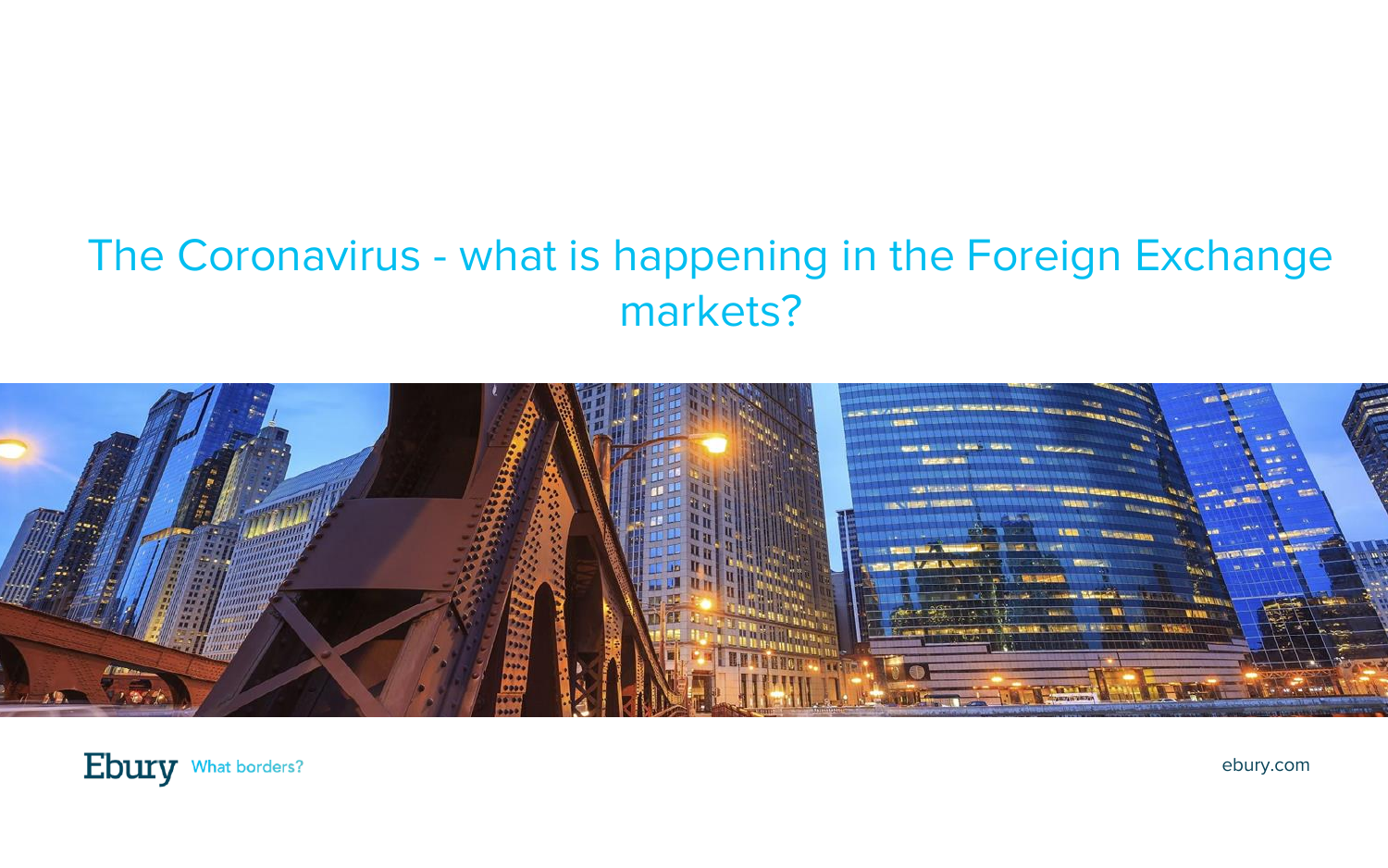# 01 | Introduction

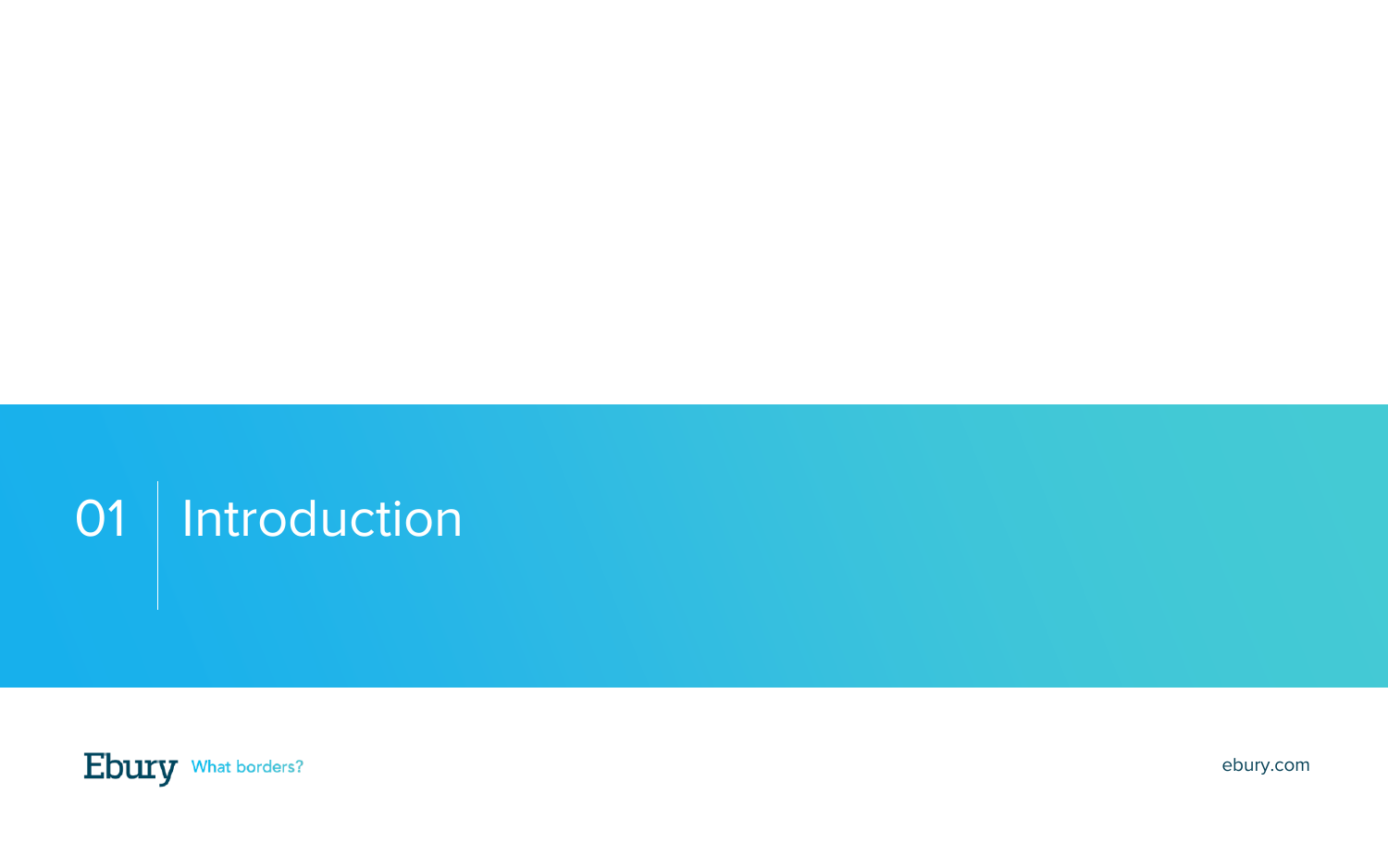## **BEbury at a glance**







Technology Fast 50 2017 UK WINNER







**Ebury** What borders?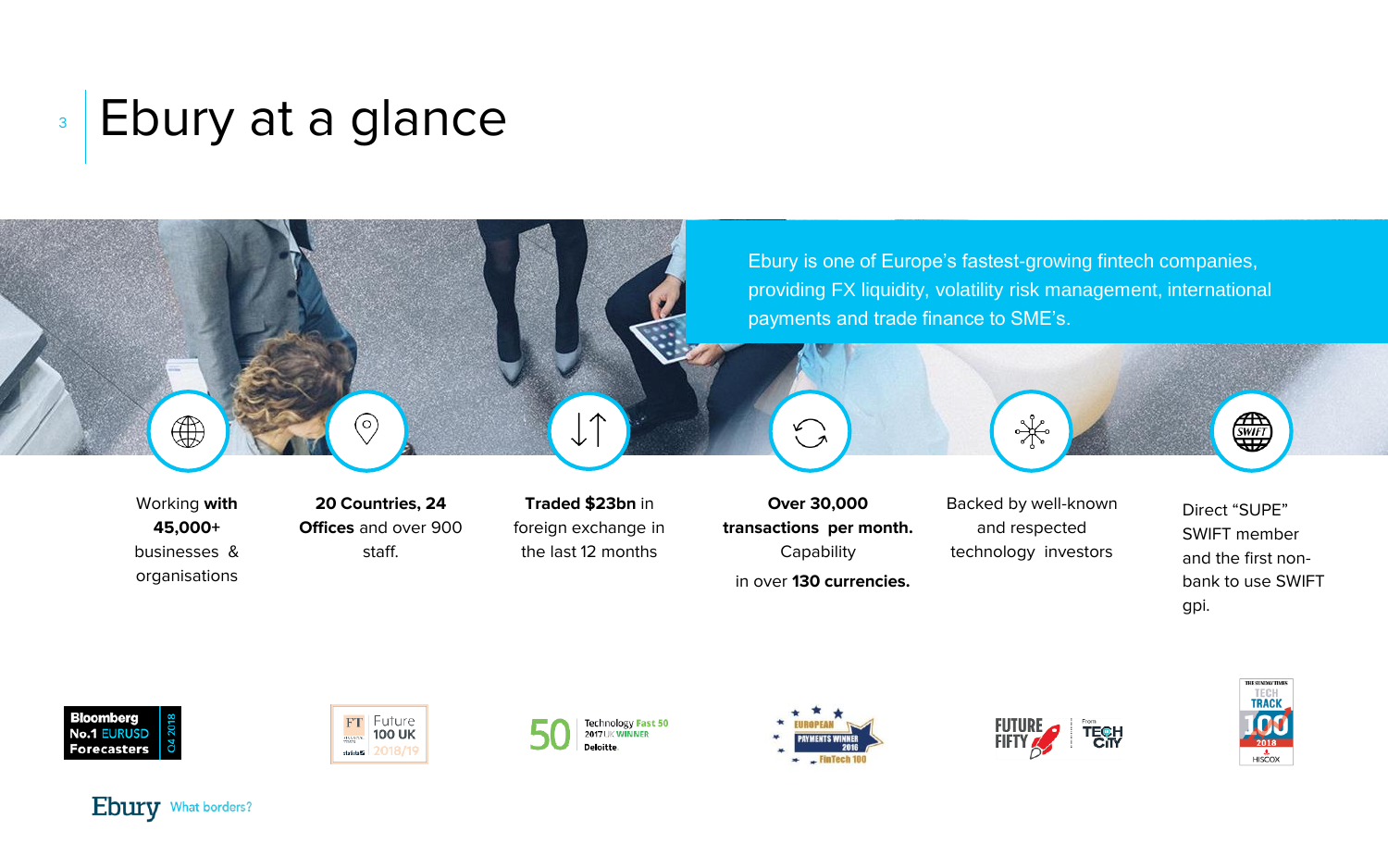

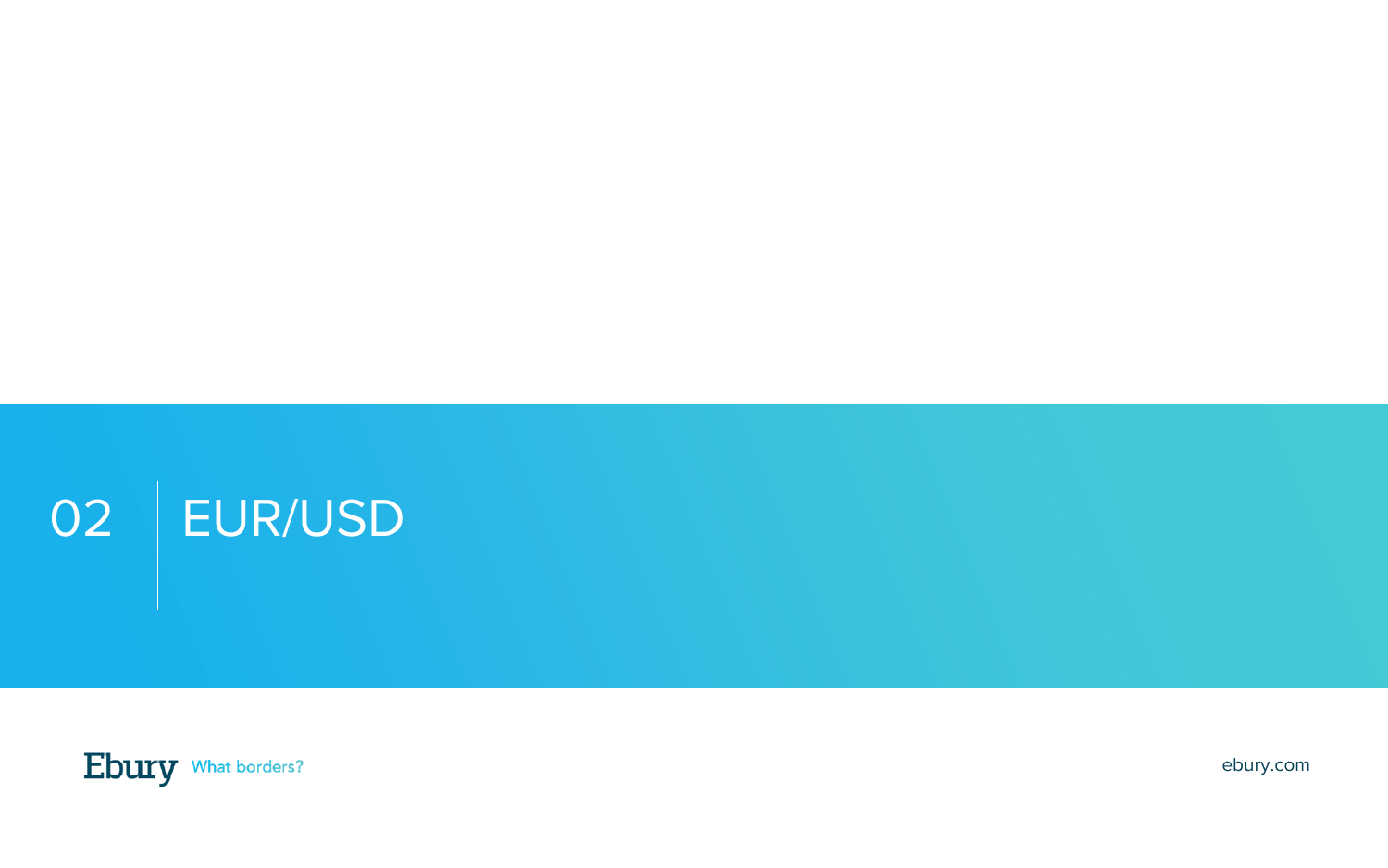

Ebury What borders?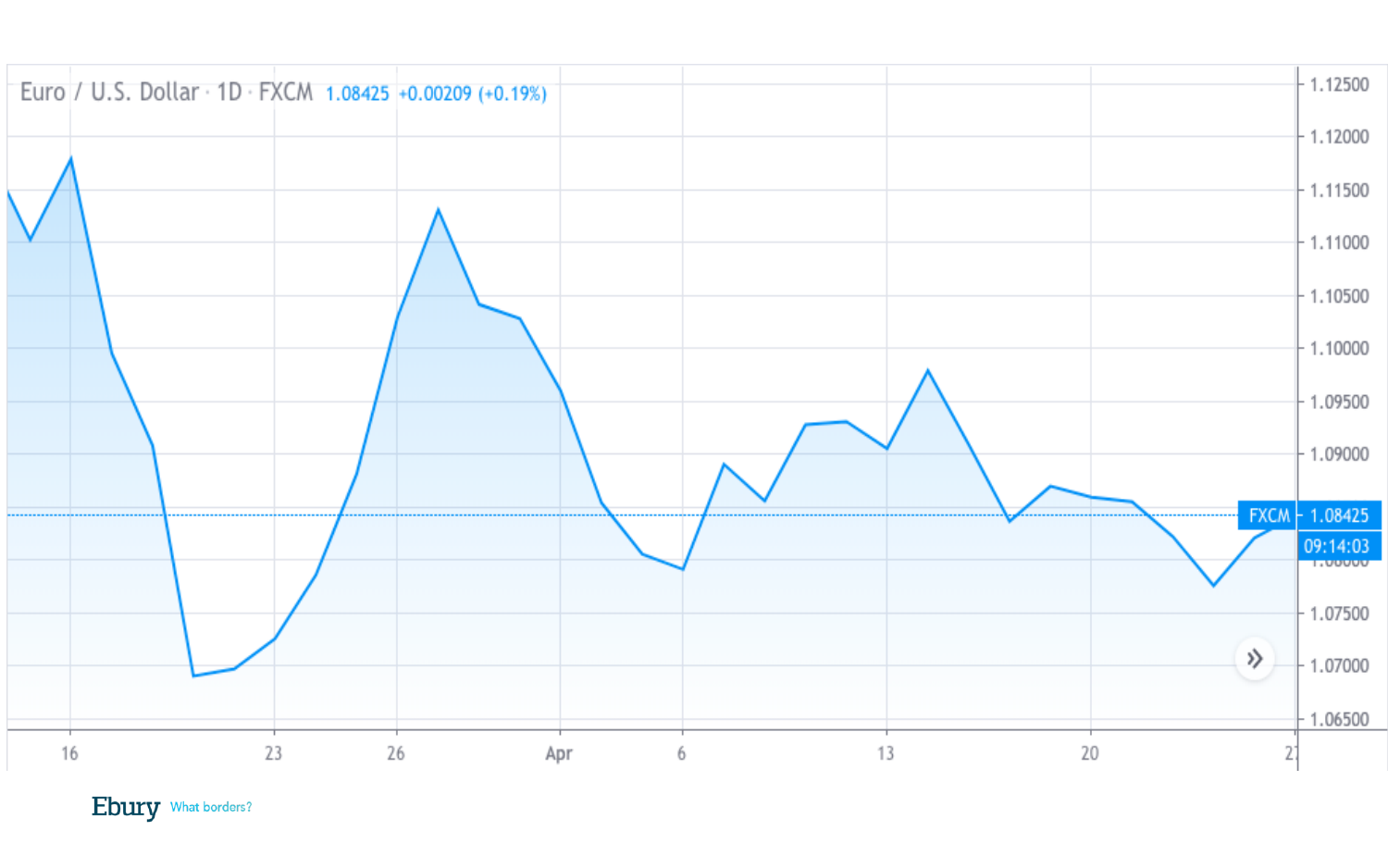#### How has Covid-19 affected EUR/USD? 6

### Turbulence

Focus on the Fundamentals

Implied volatility EUR/USD over 7%

*EUR/USD* - Absolute low 1.0687. Absolute high 1.1134 (4%). Fell back down to 1.0790 (3%). Saw another 1.75% rise.

What has been the banks initial response?

Focus for investors firmly on fundamentals.

#### 01 Unemployment Numbers

Increasing above expectation week on week in the US. 26 million have lost their jobs already (16% of labour force). This is a key driver of how well the economy is fearing.

#### 02 Interest Rates  $US - 0 - 0.25%$ Eurozone - 0% Further cuts?

#### 03 PMI

US PMI fell to 36.9 in April of 2020 from 48.5 in March, below market expectations of 38. The reading pointed to the sharpest contraction in factory activity in 11 years.

Eurozone PMI fell to 33.6 in April of 2020 from 44.5 in March and below market expectations of 39.2.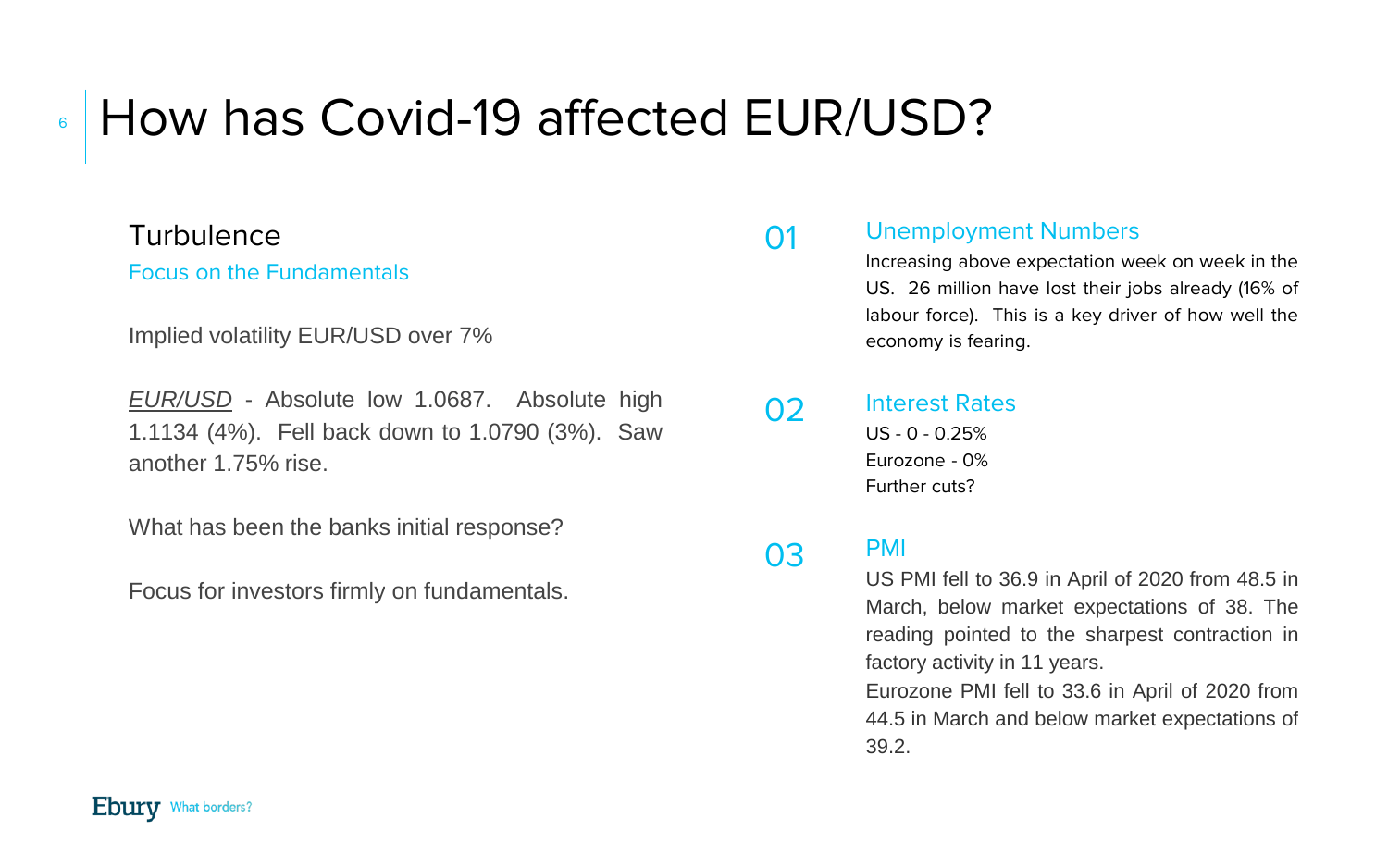## 05 | What is to come?

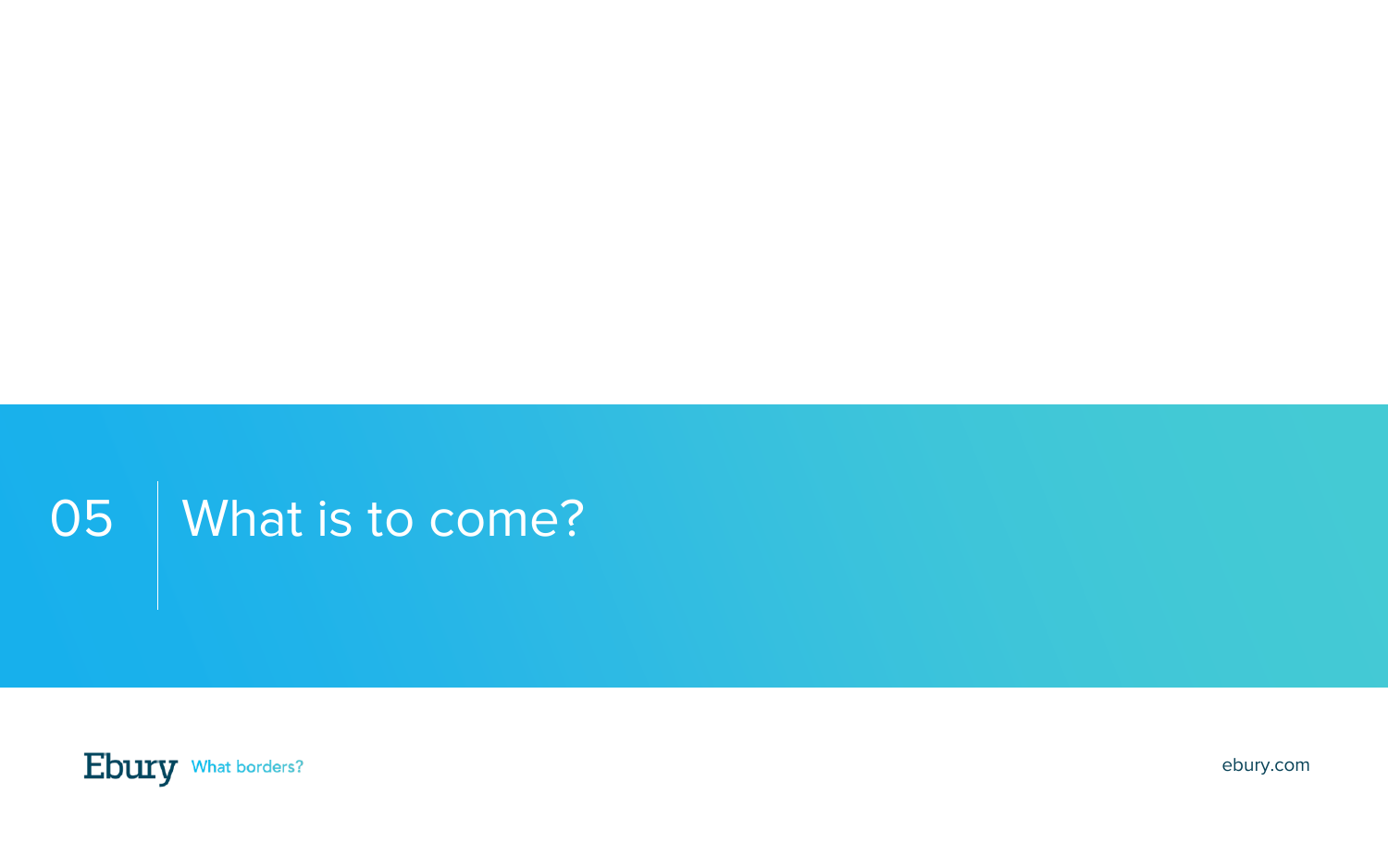## What to consider

#### Overview

8

What to keep an eye on.

Central banks remain sidelined for now. They have all played their trump card. Policymakers are now in a wait-and-see mode to see whether their actions will be enough.

Those hoping for a soon-to-come solution to this chaos may be disappointed. It won't be just a "couple" of tough weeks as US President Trump said. It will take much longer for the economies to get back in motion.

Is it all doom and gloom for SME's? (government loans, reduced competition, increased market share, larger recruiting pool, chance to adapt).

USD showing itself to be the 'real' safe haven currency

Trump wants low interest rates

FED balance sheet at highest level (6.5 Trillion)

Legard's fiscal policy likely to keep Europe afloat

North South divide

Who are the banks backing in 9-12 months?